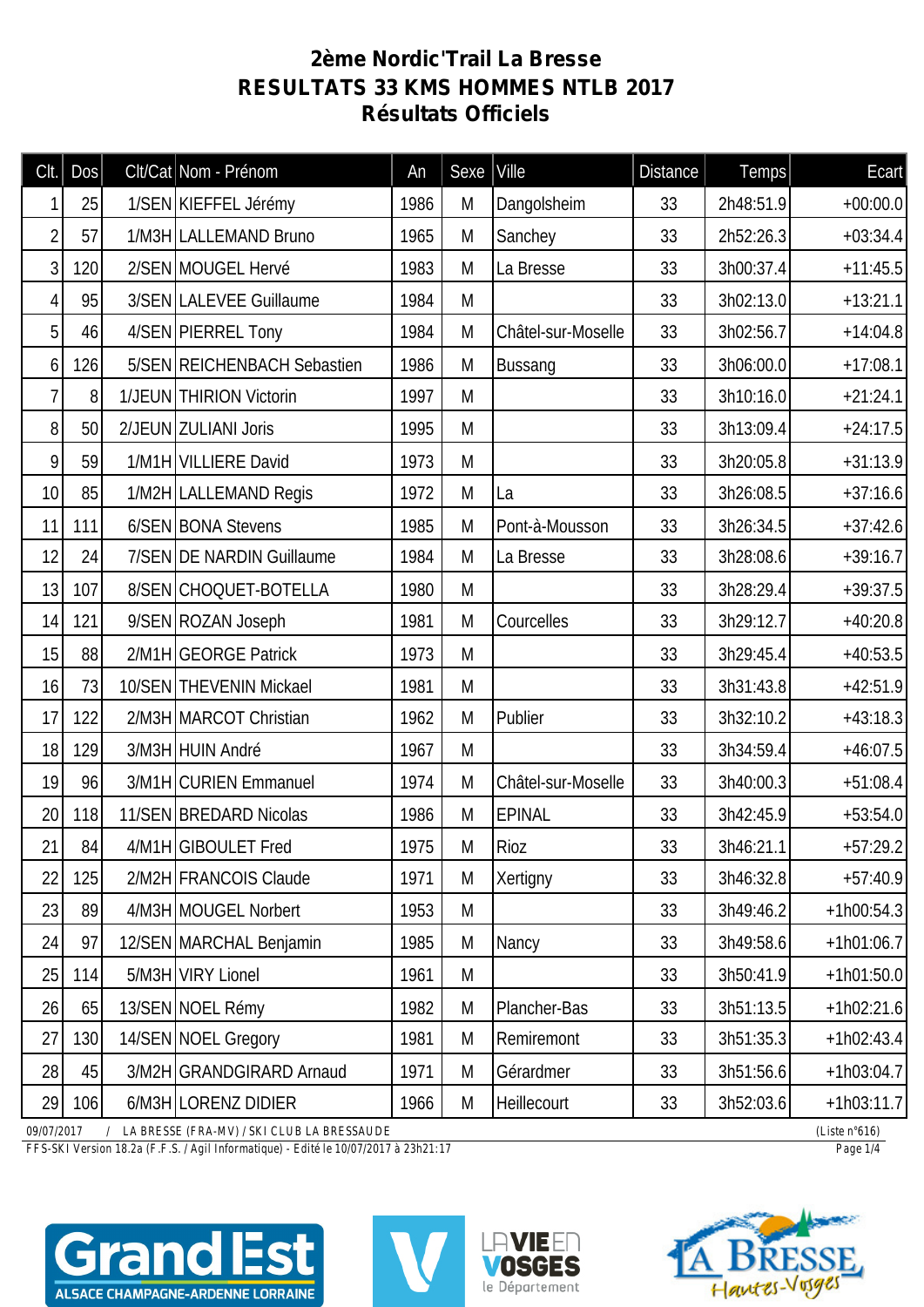| Clt. | Dos | Clt/Cat Nom - Prénom       | An   | Sexe | Ville           | <b>Distance</b> | Temps     | Ecart        |
|------|-----|----------------------------|------|------|-----------------|-----------------|-----------|--------------|
| 30   | 117 | 15/SEN SIWANYCZ Marc       | 1987 | M    | Arches          | 33              | 3h52:31.4 | $+1h03:39.5$ |
| 31   | 1   | 16/SEN POME BAUDRES Damien | 1982 | M    | Irreville       | 33              | 3h56:54.4 | $+1h08:02.5$ |
| 32   | 62  | 4/M2H CONRAUD Régis        | 1970 | M    | Frizon          | 33              | 3h57:28.5 | $+1h08:36.6$ |
| 33   | 63  | 17/SEN BERNA Michael       | 1986 | M    | Wegscheid       | 33              | 3h57:35.6 | $+1h08:43.7$ |
| 34   | 81  | 5/M1H FRATTINI Ludo        | 1977 | M    | Vagney          | 33              | 3h58:23.5 | $+1h09:31.6$ |
| 35   | 44  | 18/SEN BADET David         | 1984 | M    |                 | 33              | 3h59:00.5 | $+1h10:08.6$ |
| 36   | 43  | 5/M2H AGNELOT David        | 1972 | M    |                 | 33              | 3h59:18.5 | $+1h10:26.6$ |
| 37   | 60  | 6/M1H FABRY Jerome         | 1975 | M    |                 | 33              | 4h00:04.3 | $+1h11:12.4$ |
| 38   | 92  | 6/M2H BEASSE Olivier       | 1972 | M    | Walbach         | 33              | 4h02:14.7 | $+1h13:22.8$ |
| 39   | 113 | 19/SEN THOMAS Alexis       | 1987 | M    |                 | 33              | 4h02:38.8 | $+1h13:46.9$ |
| 40   | 38  | 20/SEN FORMET nicolas      | 1984 | M    | Ramonchamp      | 33              | 4h03:42.4 | $+1h14:50.5$ |
| 41   | 116 | 7/M3H PANATO Olivier       | 1960 | M    | Epinal          | 33              | 4h04:16.3 | $+1h15:24.4$ |
| 42   | 115 | 8/M3H SCHWARTZ Laurent     | 1958 | M    | Aydoilles       | 33              | 4h04:18.0 | $+1h15:26.1$ |
| 43   | 29  | 21/SEN KRID Amaury         | 1987 | M    | La Bresse       | 33              | 4h04:25.8 | $+1h15:33.9$ |
| 44   | 11  | 7/M1H ESPOSITO Raphael     | 1977 | M    |                 | 33              | 4h04:45.5 | $+1h15:53.6$ |
| 45   | 61  | 7/M2H CONRAUD Joel         | 1968 | M    | Heillecourt     | 33              | 4h05:43.9 | $+1h16:52.0$ |
| 46   | 76  | 22/SEN FILLIOT Pierre      | 1992 | M    | Laxou           | 33              | 4h06:13.9 | $+1h17:22.0$ |
| 47   | 40  | 23/SEN BLANCHARD Clément   | 1982 | M    | Velaine-en-Haye | 33              | 4h07:26.5 | $+1h18:34.6$ |
| 48   | 103 | 24/SEN AUBERT Florent      | 1978 | M    | Nancy           | 33              | 4h07:35.5 | $+1h18:43.6$ |
| 49   | 15  | 25/SEN CURIEN Vincent      | 1993 | M    | La Bresse       | 33              | 4h07:46.5 | $+1h18:54.6$ |
| 50   | 90  | 8/M2H BRIOTET Franck       | 1971 | M    | Besançon        | 33              | 4h08:01.2 | $+1h19:09.3$ |
| 51   | 42  | 8/M1H MATHIEU Stéphane     | 1975 | M    | Delme           | 33              | 4h08:43.3 | $+1h19:51.4$ |
| 52   | 27  | 9/M3H SOSIN Laurent        | 1963 | M    | Florange        | 33              | 4h09:57.6 | $+1h21:05.7$ |
| 53   | 119 | 26/SEN BLAISE Guillaume    | 1979 | M    | La Voivre       | 33              | 4h11:48.0 | $+1h22:56.1$ |
| 54   | 19  | 27/SEN MULLER Frédéric     | 1992 | M    |                 | 33              | 4h11:49.6 | $+1h22:57.7$ |
| 55   | 18  | 28/SEN GAGNIEUX Lionel     | 1979 | M    |                 | 33              | 4h12:07.7 | $+1h23:15.8$ |
| 56   | 74  | 10/M3H BENOIT Raymond      | 1961 | M    | Clayeures       | 33              | 4h13:40.0 | $+1h24:48.1$ |
| 57   | 86  | 9/M1H ROY Raphael          | 1974 | M    | Frizon          | 33              | 4h14:55.2 | $+1h26:03.3$ |
| 58   | 54  | 11/M3H BÉGLÉ Laurent       | 1964 | M    |                 | 33              | 4h17:30.2 | $+1h28:38.3$ |

*09/07/2017 / LA BRESSE (FRA-MV) / SKI CLUB LA BRESSAUDE (Liste n°616)*

*FFS-SKI Version 18.2a (F.F.S. / Agil Informatique) - Edité le 10/07/2017 à 23h21:18 Page 2/4*







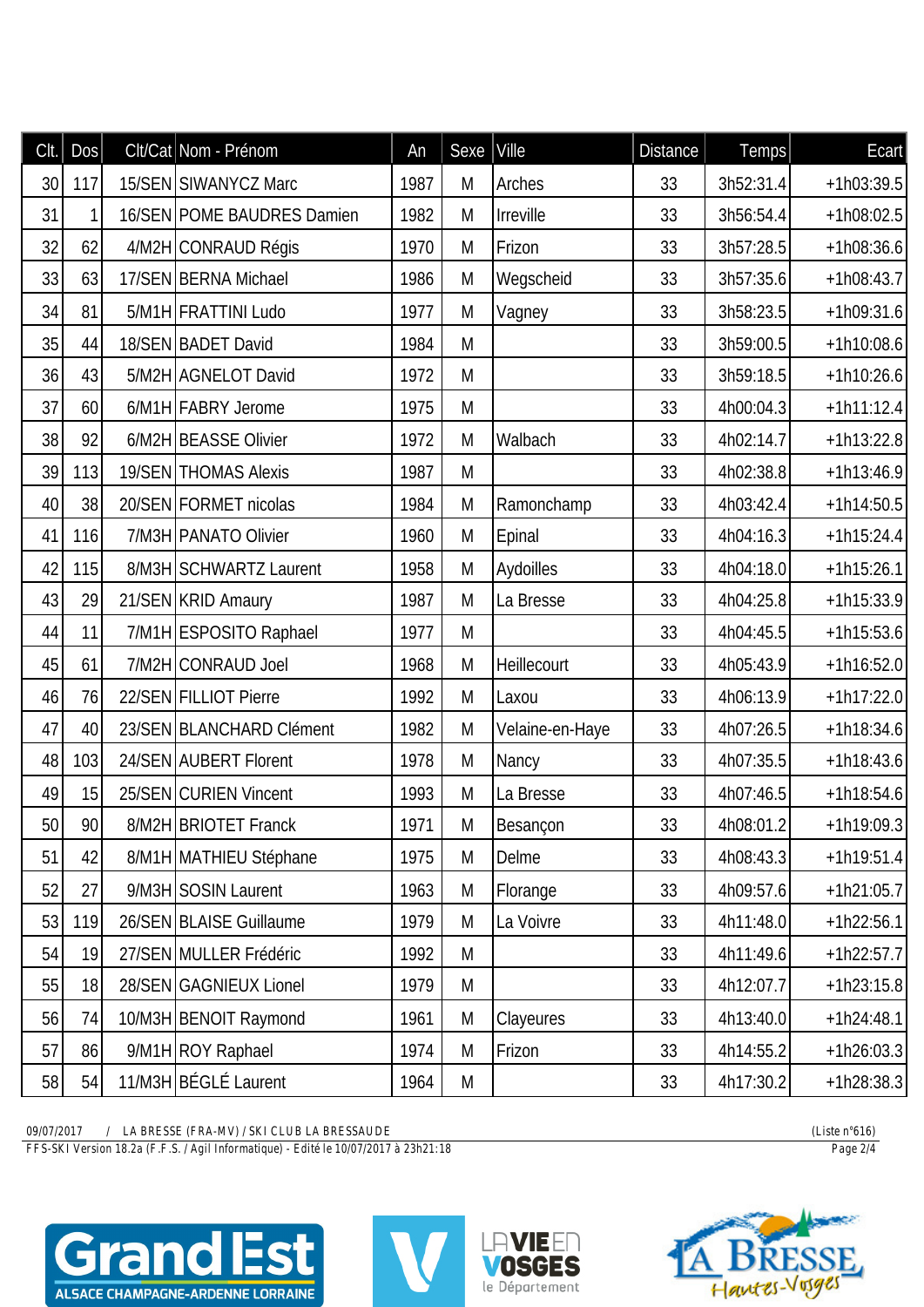| CIt. | DOS | Clt/Cat Nom - Prénom         | An   | Sexe | Ville            | <b>Distance</b> | Temps     | Ecart        |
|------|-----|------------------------------|------|------|------------------|-----------------|-----------|--------------|
| 59   | 128 | 12/M3H L HOTE Michel         | 1966 | M    | Vandoeuvre       | 33              | 4h17:50.3 | $+1h28:58.4$ |
| 60   | 124 | 10/M1H POIROT Yannick        | 1975 | M    | Epinal           | 33              | 4h18:23.8 | $+1h29:31.9$ |
| 61   | 123 | 13/M3H CHEVALLEY Luc         | 1966 | M    | Rupt Sur Moselle | 33              | 4h18:25.0 | $+1h29:33.1$ |
| 62   | 26  | 29/SEN HEINTZ Teddy          | 1983 | M    |                  | 33              | 4h20:15.4 | $+1h31:23.5$ |
| 63   | 10  | 30/SEN LEHMANN Julien        | 1984 | M    | Metz             | 33              | 4h20:59.9 | $+1h32:08.0$ |
| 64   | 71  | 11/M1H COMMERET Fabien       | 1974 | M    | Sarrebourg       | 33              | 4h21:15.2 | $+1h32:23.3$ |
| 65   | 127 | 9/M2H LEGRAND Jérome         | 1970 | M    | Nancy            | 33              | 4h21:26.7 | $+1h32:34.8$ |
| 66   | 70  | 3/JEUN STEINER Célian        | 1996 | M    |                  | 33              | 4h21:27.7 | $+1h32:35.8$ |
| 67   | 48  | 31/SEN ODOT Morgan           | 1986 | M    |                  | 33              | 4h22:10.0 | $+1h33:18.1$ |
| 68   | 35  | 12/M1H MOURTON Emmanuel      | 1976 | M    | Marlenheim       | 33              | 4h23:59.9 | $+1h35:08.0$ |
| 69   | 30  | 4/JEUN MANATSCHAL Maurus     | 1996 | M    | <b>Brumath</b>   | 33              | 4h25:40.0 | $+1h36:48.1$ |
| 70   | 82  | 32/SEN BONNAS Benjamin       | 1993 | M    | Éloyes           | 33              | 4h26:34.7 | $+1h37:42.8$ |
| 71   | 83  | 14/M3H MARCHAL Etienne       | 1966 | M    | Rupt-sur-Moselle | 33              | 4h26:35.2 | $+1h37:43.3$ |
| 72   | 31  | 13/M1H REILAND Boris         | 1973 | M    | Nilvange         | 33              | 4h28:10.9 | $+1h39:19.0$ |
| 73   | 53  | 14/M1H KIEKEN David          | 1973 | M    |                  | 33              | 4h28:20.1 | $+1h39:28.2$ |
| 74   | 87  | 33/SEN BRABLE Florian        | 1986 | M    |                  | 33              | 4h31:44.4 | $+1h42:52.5$ |
| 75   | 77  | 10/M2H JOFFROY Christophe    | 1969 | M    |                  | 33              | 4h32:57.9 | $+1h44:06.0$ |
| 76   | 37  | 15/M1H LOPEZ Frédérick       | 1976 | M    | Lure             | 33              | 4h32:58.6 | $+1h44:06.7$ |
| 77   | 101 | 15/M3H MORINEAU Olivier      | 1966 | M    | <b>Dieuze</b>    | 33              | 4h33:48.1 | $+1h44:56.2$ |
| 78   | 39  | 16/M1H HACHET Fabrice        | 1977 | M    |                  | 33              | 4h34:54.8 | $+1h46:02.9$ |
| 79   | 20  | 11/M2H GLOGOWSKI Jérome      | 1969 | M    |                  | 33              | 4h35:47.9 | $+1h46:56.0$ |
| 80   | 94  | 34/SEN CHENOUX Nicolas       | 1981 | M    | <b>Bischheim</b> | 33              | 4h37:25.2 | $+1h48:33.3$ |
| 81   | 78  | 17/M1H HENRY Cedric          | 1976 | M    | Xertigny         | 33              | 4h46:30.1 | $+1h57:38.2$ |
| 82   | 32  | 16/M3H GROULT Frédéric       | 1963 | M    | Commercy         | 33              | 4h46:55.9 | $+1h58:04.0$ |
| 83   | 79  | 35/SEN KELLER Florian        | 1993 | M    | Annecy           | 33              | 4h47:33.7 | $+1h58:41.8$ |
| 84   | 64  | 12/M2H MONNIER Pierre-Arnaud | 1971 | M    | Tressange        | 33              | 4h47:42.0 | $+1h58:50.1$ |
| 85   | 110 | 36/SEN BODEZ Loic            | 1979 | M    | Le Tholy         | 33              | 4h48:31.4 | $+1h59:39.5$ |
| 86   | 33  | 13/M2H AST Arnaud            | 1971 | M    |                  | 33              | 4h48:59.7 | $+2h00:07.8$ |
| 87   | 102 | 37/SEN MUNIER Julien         | 1990 | M    |                  | 33              | 4h50:45.0 | $+2h01:53.1$ |

*09/07/2017 / LA BRESSE (FRA-MV) / SKI CLUB LA BRESSAUDE (Liste n°616)*

*FFS-SKI Version 18.2a (F.F.S. / Agil Informatique) - Edité le 10/07/2017 à 23h21:18 Page 3/4*